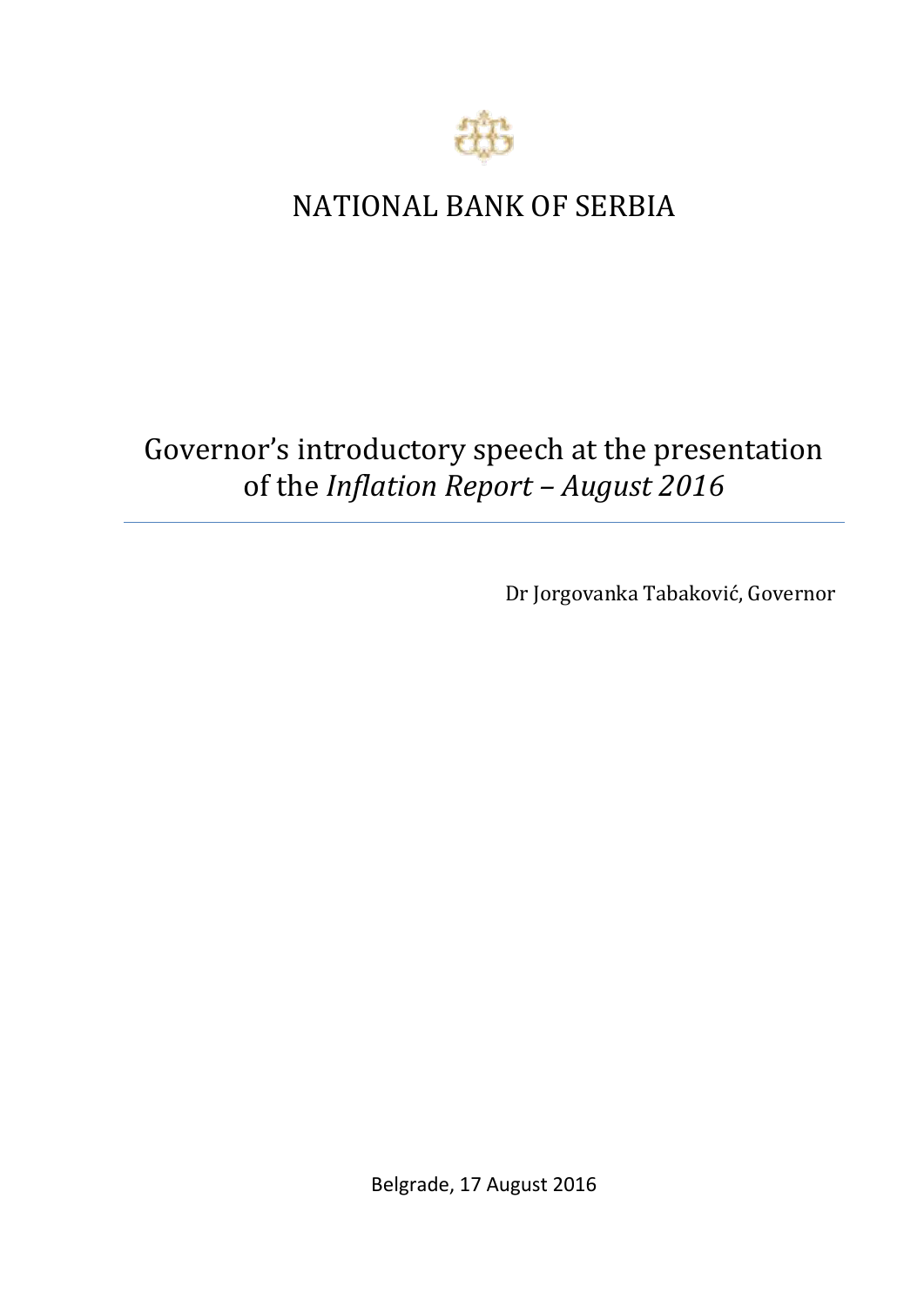## *Ladies and gentlemen, dear colleagues,*

Welcome to the presentation of the August *Inflation Report*. As always, we will give you an overview of monetary and macroeconomic trends for the period since the previous *Report* and set out our expectations for 2016 and 2017.

However, before we move on to this, I would like to share with you a few thoughts about a much longer period, because recently it was four years since my appointment as the Governor of the National Bank of Serbia. Together with us you were witnesses to the numerous challenges we faced, particularly from the international environment. Despite the challenges, the National Bank of Serbia has achieved admirable results – inflation is low and stable today as it has been for three years straight, which was not the case earlier. Our good results are not only due to global circumstances and low inflation abroad, because inflation in the international environment was around 2% rather long, while at the same time it was much higher and more volatile in Serbia. It was the reduction in Serbia's internal and external imbalances and the maintaining of relative stability of the exchange rate that were instrumental to bringing inflation in Serbia to a level comparable to that of other countries. At the same time, deflation was averted. Expectations of market participants that inflation will remain low for the next two years represent another indicator of confidence in the National Bank of Serbia and the measures it implements.



In conditions of relatively high euroisation of the financial system which has grown strong roots in Serbia and is inherited from the hyperinflation period, we all feel very strongly about the relative stability of the exchange rate. It is important to us because relative stability of the exchange rate means lower pressure on the prices of imported products and in turn on inflation at home. Moreover, it has shown to be the cornerstone of the overall financial stability and business predictability. I believe that over the past four years we have demonstrated not only the desire but also the capacity to achieve and maintain relative stability of the exchange rate, even in difficult times, when many other countries failed to do so. I use the word "capacity" because the value of the dinar was preserved owing to greater effectiveness of the National Bank of Serbia's interventions in the foreign exchange market,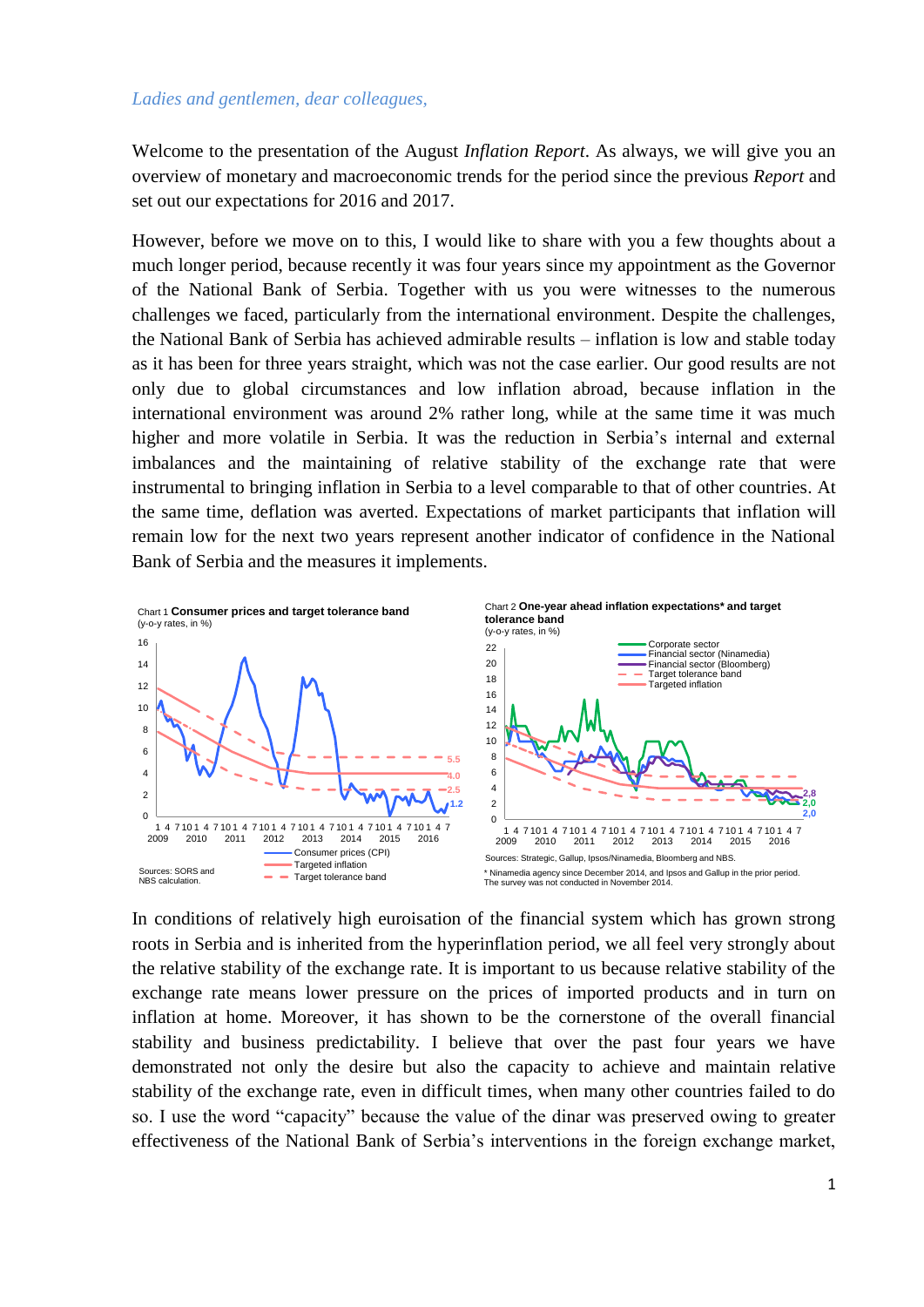whereas overall stability was attained through full coordination of monetary and fiscal policy measures. You can judge for yourselves whether it truly is so based on the fact that over the past four years the dinar depreciated by less than 3.5%.



Having reduced the key policy rate from 11.75%, where it was in May 2013, to the current 4.0%, which is its lowest since the introduction of the inflation targeting regime, the National Bank of Serbia, beyond any doubt, has provided critical support to the country's economic recovery. As a result, interest rates on dinar loans to corporates and households dropped by more than 10 percentage points. We find it encouraging that the number of your questions about dinarisation is increasing because this means that you too recognise that dinarisation is gradually and unquestionably growing in the household sector. Dinar savings have risen almost threefold since end-2012, which we interpret as growth of confidence in the domestic currency, as well as in the activities of the NBS. When compared to savings in foreign currencies, savings in dinars do not measure up, but they are constantly increasing. In the first half of the year, 75% of new loans to households were denominated in dinars. We are pleased to see that the results achieved by the National Bank of Serbia – such as low inflation, relative stability of the exchange rate and halved interest rates in the dinar market – are encouraging both household saving and borrowing in dinars. Aware of how deep the roots of euroisation are, it was clear to us that the process of dinarisation would be a long one, and yet we decided to go ahead with it. It is equally important that the household sector is not the only one to record an upturn in lending – overall lending activity has been on the mend since the second half of 2015, and in June domestic lending to corporates and households recorded growth of 3.5% year-on-year.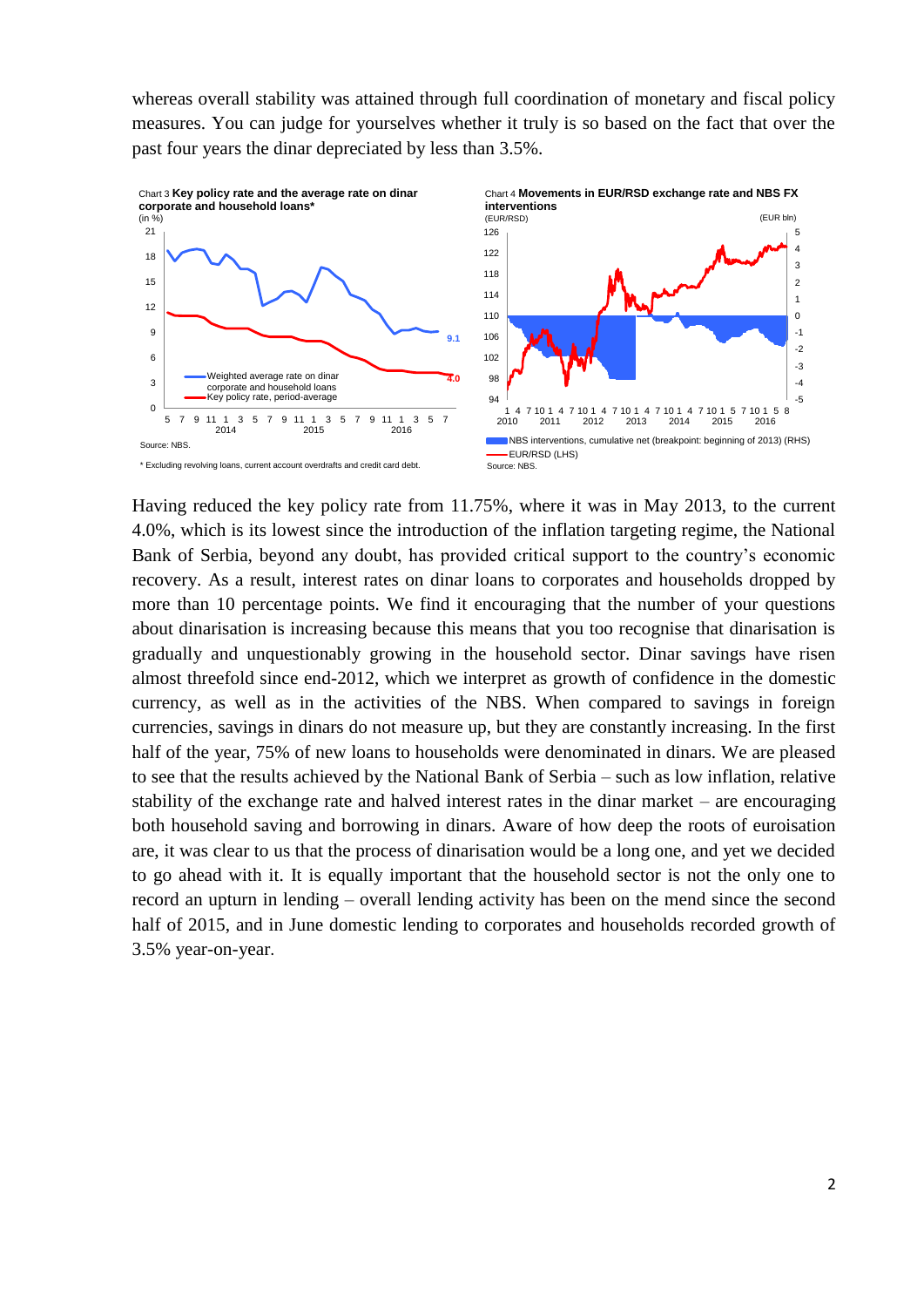

I have been serving as Governor during a period marked by anything but certainties. More than that, it has been a period of unpredictable and turbulent developments. And yet, in such circumstances, we have managed to achieve and safeguard stability – both price and financial. We have recently had another opportunity to see for ourselves how important the role of a central bank is, namely when the United Kingdom voted to leave the European Union and Brexit caused havoc among investors in the global financial market. However, owing to our well-timed response, the Serbian foreign exchange market calmed down promptly and the dinar weakened by 0.1% that day. The following week, appreciation pressures on the dinar built up and our foreign currency purchases in July outstripped the sales in the entire second quarter. The result of such an approach by the National Bank of Serbia was relative stability of the exchange rate and the EUR 85 million inflow to foreign exchange reserves on account of interventions in the foreign exchange market since the start of 2015.

## *Ladies and gentlemen, dear guests,*

I am hopeful that the results we have achieved undeniably attest to the National Bank of Serbia's commitment to preserving low and stable inflation and a sound financial system in the coming period, as this is the best way for a central bank to support economic recovery and further strengthening of domestic macroeconomic fundamentals.

In a few moments, my colleagues from the Directorate for Economic Research and Statistics will inform you about the details of our latest projections, but I too would like to underline that Serbia's macroeconomic outlook is even more favourable than it was when we last met in May. We expect economic growth to accelerate to 2.5% this and 3% next year. Strong improvement of fiscal prospects continued into the second quarter, driven mainly by sustainable increase in tax revenues. We estimate that budget deficit will be even lower this year, and that it will equal 2.5% of GDP. Year-on-year inflation was 1.2% in July, and according to our forecast, it will return within the target tolerance band in the first half of 2017 and remain within the band thereafter. We expect a further reduction in the current account deficit – from 4.8% in 2015 to 4.2% this year, as well as that it will be fully covered by the inflow of foreign direct investment.